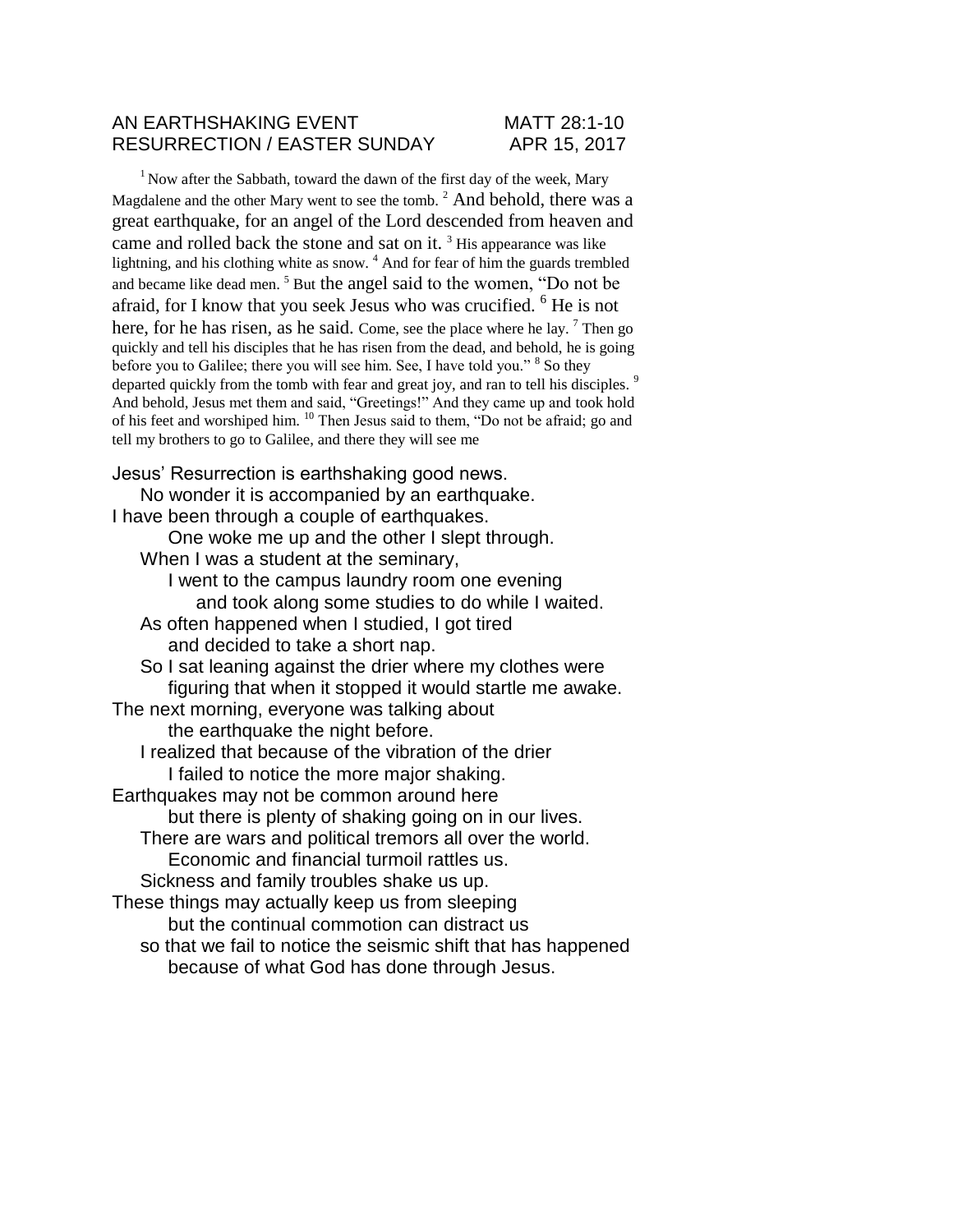# GOD BREAKS THE TENSION BETWEEN US AND HIM GOD CALLS OUR ATTENTION TO WHAT JESUS SAYS THE EFFECTS EXTEND THROUGH OUR WORLD

# GOD BREAKS THE TENSION BETWEEN US AND HIM

<sup>2</sup> And behold, there was a great earthquake, for an angel of the Lord descended from heaven and came and rolled back the stone and sat on it. <sup>3</sup> His appearance was like lightning, and his clothing white as snow. <sup>4</sup> And for fear of him the guards trembled and became like dead men.

Earthquakes result from release of tension between tectonic plates, massive layers deep in the earth, one pushing one way and the other pushing against it with terrific pressure. Something has to give! When it does, the result is an earthquake. In our world there are not only massive physical forces but also spiritual forces in tension. because the nature of all humanity is broken and twisted, we push in same direction as the Devil & all his powers against God's unchangeable perfect will. There is tension between what God says & what we want Something has to give. The Bible says on the last day God will shake all things so that there is not one stone left on another. Damage by earthquakes tends to depend on how people build When buildings are just stacked stones or bricks, inertia makes them try to stay in the same place even as what they are rest on moves, so buildings collapse. More earthquake proof buildings are built with connections that allow them to move while holding together. The damage that happens in our lives is from inertia, when we try to stay the same when God is trying to move us. This happened to the guards at the tomb. Why were they there? They were trying to stop what Jesus he said he was going to do. But they fell down - like dead men from terrible fear. We will all fall as dead men unless we have connections to God in a way that we are moved by him as he moves. Fortunately, God's movement is for us, not against us. Despite the brokenness of the whole world caused by sin, God's holiness and justice which must punish all wrong is in tension with his total love for all people.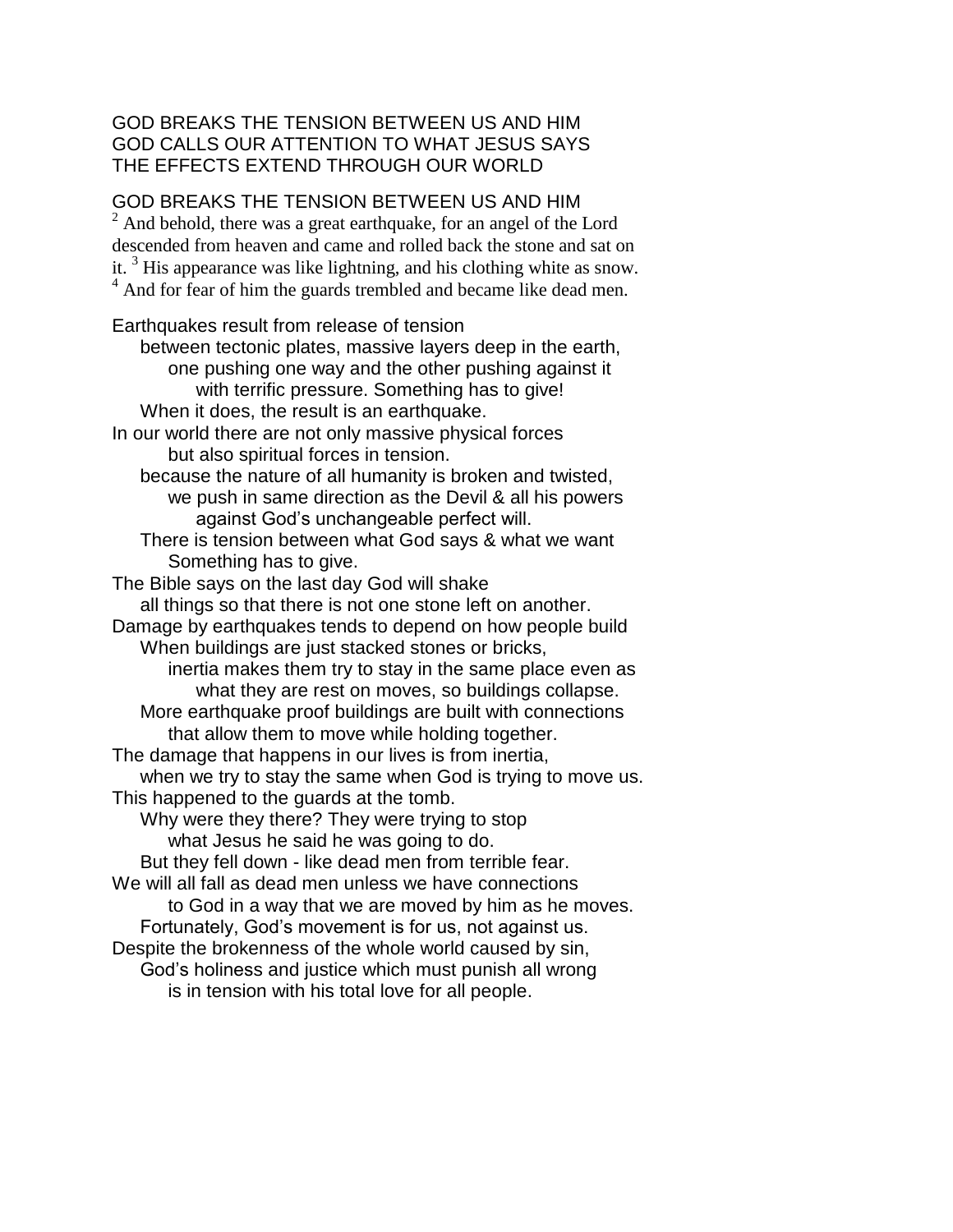This tension between God's justice and his mercy

is released when Jesus himself fulfills God's justice

- by being a human who perfectly does all we must do
- and yet, as a mortal, taking the punishment of all
	- by his death on the cross.

When that happened: earthquake.

And when he rises again, having overcome death & the devil releasing all of us from their power: another earthquake.

By this earthquake,

GOD CALLS OUR ATTENTION TO WHAT JESUS SAYS  $5$  But the angel said to the women, "Do not be afraid, for I know that you seek Jesus who was crucified. <sup>6</sup> He is not here, for he has risen, as he said. Come, see the place where he lay.

In the Bible, earthquakes are associated with God speaking. like at Mt. Sinai. Earthquakes are wake up calls. Along with it God sends a messenger at crack of dawn to open our eyes to what God is doing. This blazing messenger does not stand with a sword like the angel guarding the way back to paradise But this angel sits down because the fight is over. Jesus has already overcome sin and guilt and so reopened the way to the tree of life. And the proof of this is the open and empty grave. The stone was not removed to let Jesus out but to let people in to see that he was already alive. which proves that everything he said is true. He said he was God himself, the giver of life. He said he would die and rise again in three days. He also said that because of this we are fully forgiven for all of our faults & failures and are loved by God. He said that those who believe & trust in him will also live again even though we die in a heavenly home with unshakable foundations. He said he will be with us always here to love and care for us no matter what happens. So the angel points the women to what he said. Don't be afraid. Don't go by what you feel even if it feels like the whole world is falling to pieces around you. Don't even go by what you see. because all you can see is that he is gone.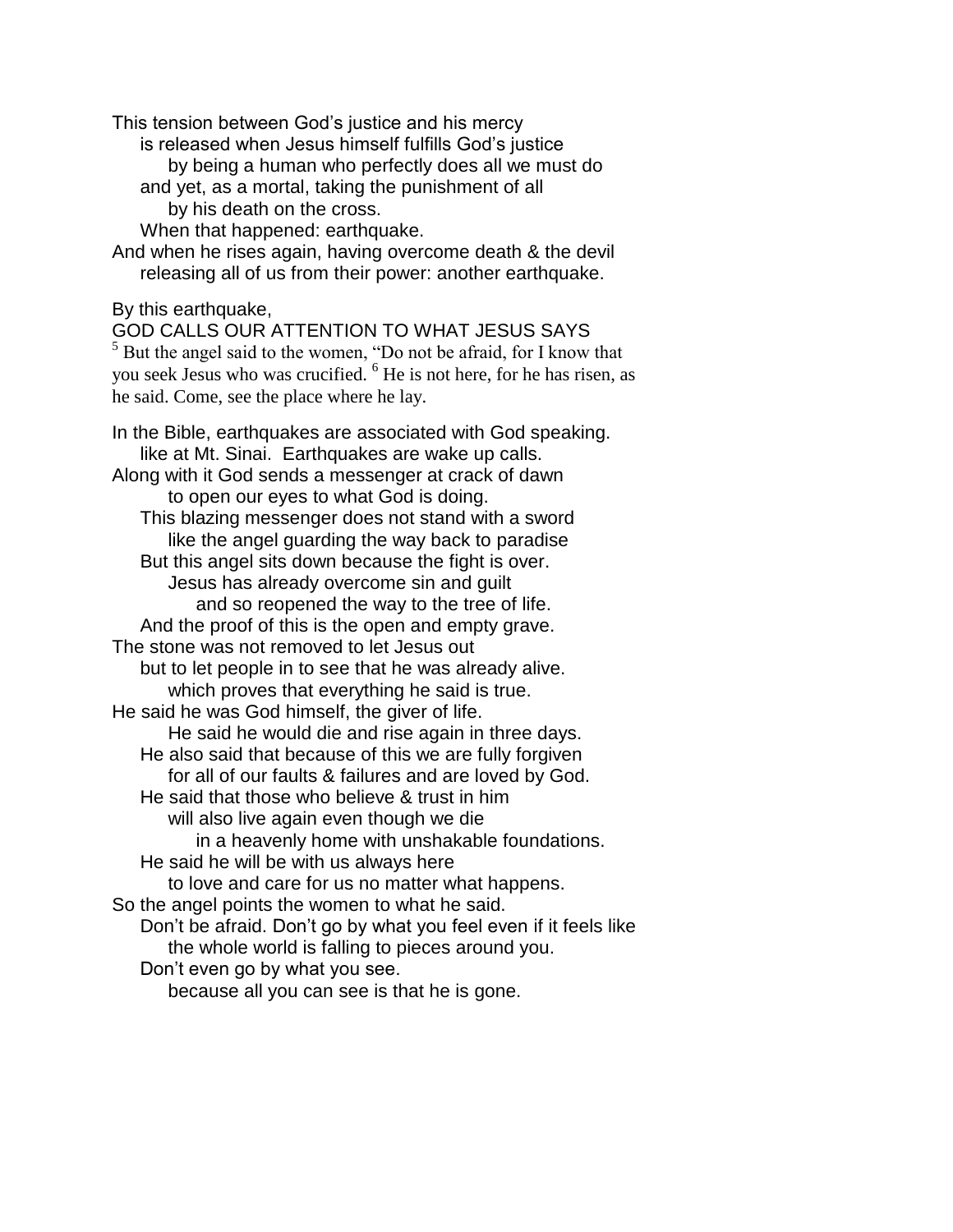Why didn't Jesus just appear to everyone at once, why all this sneaking around? It is because, as he later told Thomas, he doesn't want us to rely on any appearances but to rely on what he says in his word. It often looks like Jesus is gone today because God works in hidden ways He is unseen in the water of Baptism. He is unseen in Holy Communion. But he is there because he gives us his word. He is unseen as we go through our day But he is there because he gives us his word.

## And so…

## THE EFFECTS EXTEND THROUGH OUR WORLD

 $7$  Then go quickly and tell his disciples that he has risen from the dead, and behold, he is going before you to Galilee; there you will see him. See, I have told you."  $\frac{8}{8}$  So they departed quickly from the tomb with fear and great joy, and ran to tell his disciples.  $\frac{9}{9}$  And behold, Jesus met them and said, "Greetings!" And they came up and took hold of his feet and worshiped him. <sup>10</sup> Then Jesus said to them, "Do not be afraid; go and tell my brothers to go to Galilee, and there they will see me

Earthquakes change things, they can change course of rivers. The resurrection of Jesus is earthshaking. It shakes things up, changes course of world. It changes the course of our lives, but how will we see this? Angel does not tell women to stay there until they see Jesus. He says, go quickly and do what he tells you to do. His instructions for the Disciples is not to wait where they are until they see Jesus. They are to go back home to Galilee, back to work. As the women go, then they see Jesus. When they go to Galilee, there they see Jesus. Don't just wait until you see what Jesus does for you. Go do what he tells you to do, & as you do, then you will see what he does in your life. What happens when they do see Jesus? The worship him. That is what happens when we really see and get it, when God's earthshaking event happens in our lives, we worship him.